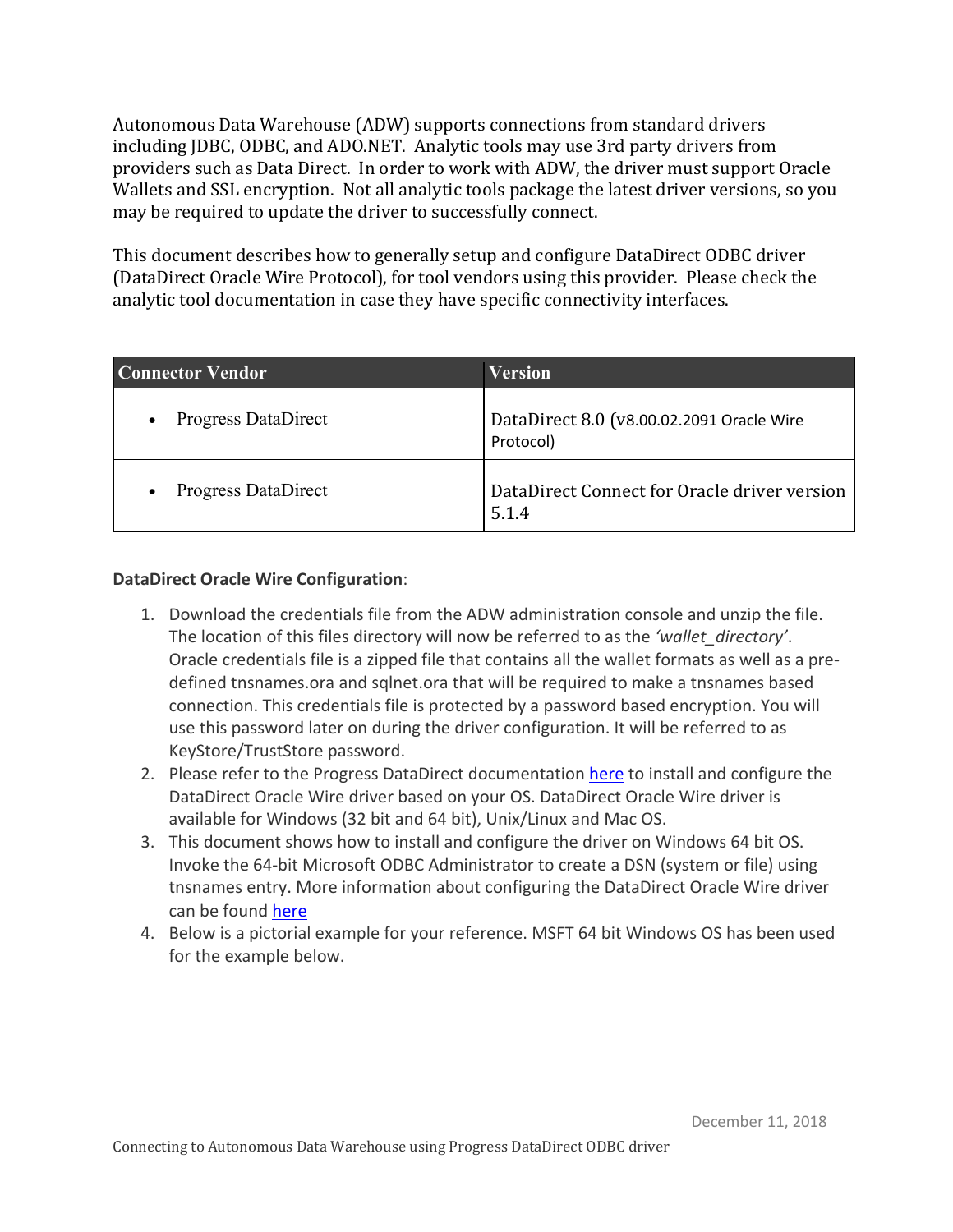Download the DataDirect ODBC Drivers.



 Once unzipped and installed, open the 64 bit ODBC Administrator on Windows to configure system DSN that uses the DataDirect driver.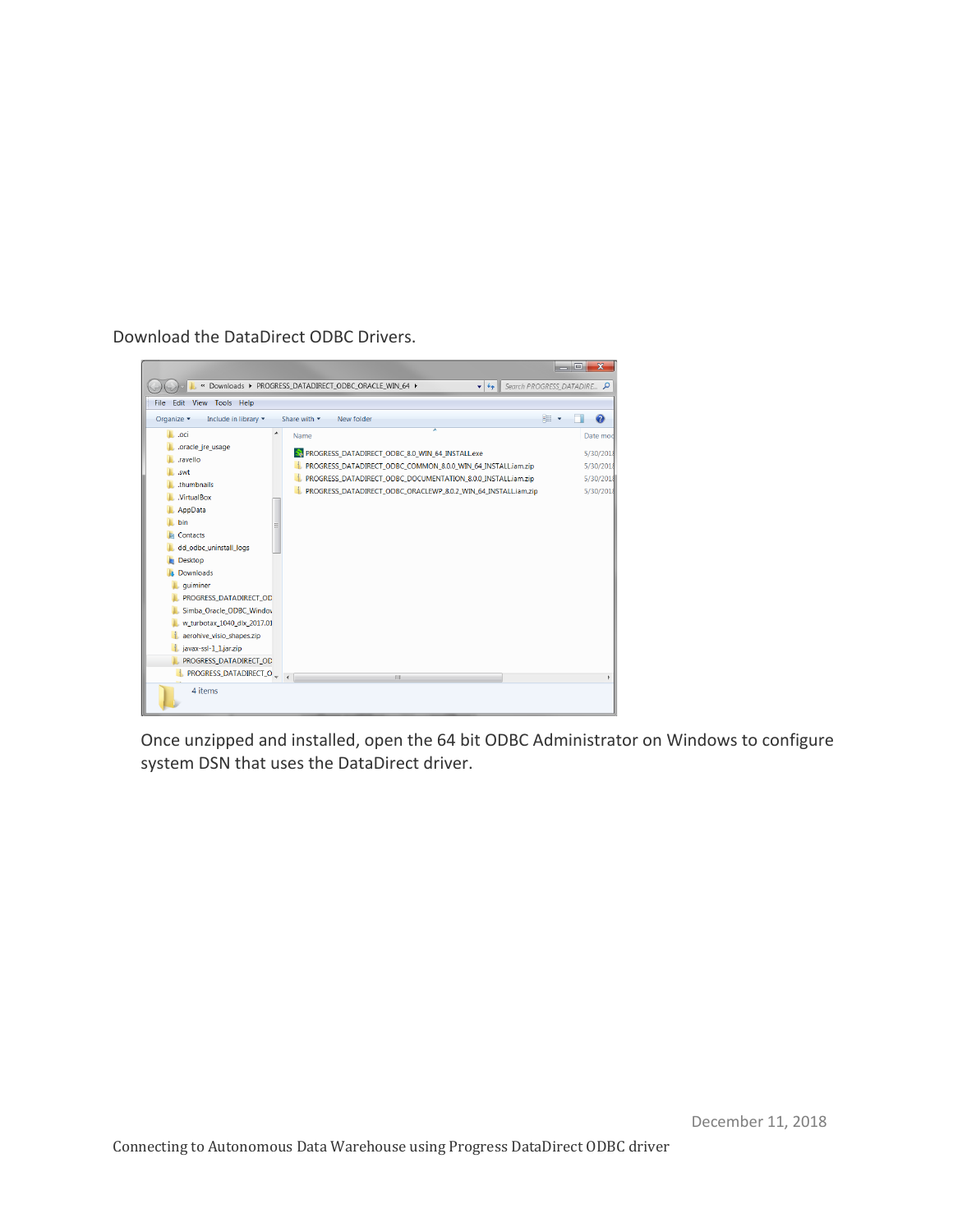| System Data Sources:<br><b>Name</b>                                                                                                                                                                                      |                                                                                                                                                            | Driver                                                                                                                                                                                         |  |   | Add                 |
|--------------------------------------------------------------------------------------------------------------------------------------------------------------------------------------------------------------------------|------------------------------------------------------------------------------------------------------------------------------------------------------------|------------------------------------------------------------------------------------------------------------------------------------------------------------------------------------------------|--|---|---------------------|
| 12.2-RICKTEST<br>12-2-OPC<br>ADWC-DD<br><b>DBACCESS</b><br>hivetest<br>Sample Amazon Redshift DSN Amazon Redshift (x64)<br>Sample Cloudera Hive DSN<br>Sample Cloudera Impala DSN Cloudera ODBC Driver for Impala +<br>∢ | Ш                                                                                                                                                          | Oracle in OraClient12Home2<br>Oracle in OraClient12Home1<br>DataDirect 8.0 Oracle Wire Proto<br>Oracle in OraClient12Home2<br>Cloudera ODBC Driver for Apach<br>Cloudera ODBC Driver for Apach |  | Ξ | Remove<br>Configure |
|                                                                                                                                                                                                                          | An ODBC System data source stores information about how to connect to the<br>indicated data provider. A System data source is visible to all users on this |                                                                                                                                                                                                |  |   |                     |

 Click on Add to configure a new system DSN under the System DSN tab. Locate the DataDirect 8.0 Oracle Wire Protocol from the list of drivers presented to you and press finish.

| <b>ODBC Data Source Administrator</b> | $\Sigma$                                                                 |   |
|---------------------------------------|--------------------------------------------------------------------------|---|
| <b>Create New Data Source</b>         |                                                                          |   |
|                                       | Select a driver for which you want to set up a data source.              |   |
|                                       | Name                                                                     |   |
|                                       | Amazon Redshift (x64)                                                    | ョ |
|                                       | Cloudera ODBC Driver for Apache Hive                                     |   |
|                                       | Cloudera ODBC Driver for Impala                                          |   |
|                                       | DataDirect 8.0 Oracle Wire Protocol<br>IBM INFORMIX ODBC DRIVER (64-bit) |   |
|                                       | MicroStrategy Drill ODBC Driver Desktop                                  |   |
|                                       | MicroStrategy Google BigQuery ODBC Driver Desktop                        |   |
|                                       | MicroStrategy Hive ODBC Driver Desktop                                   |   |
|                                       | Ш                                                                        |   |
|                                       |                                                                          |   |
|                                       |                                                                          |   |
|                                       | $Back$<br>Finish<br>Cancel                                               |   |

 You will be presented with a form for the DSN attributes. Fill in the DSN name, your TNS service name (this can be found in the tnsnames.ora file in TNS\_ADMIN location) and complete path to the tnsnames.ora (<*wallet\_directory*>\tnsnames.ora)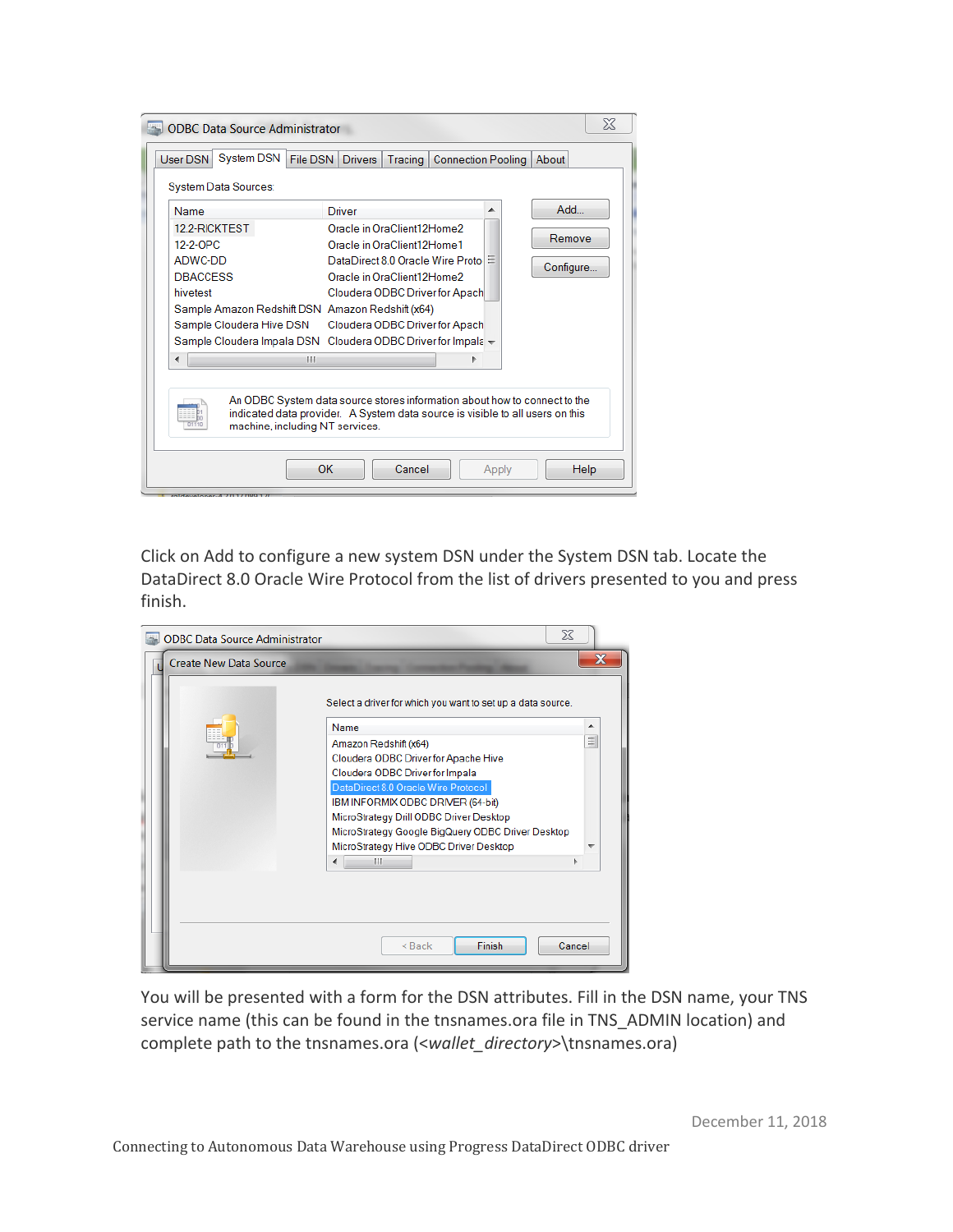|                                                                   | <b>ODBC Oracle Wire Protocol Driver Setup</b> |  |                                             |                                                                | X                 |
|-------------------------------------------------------------------|-----------------------------------------------|--|---------------------------------------------|----------------------------------------------------------------|-------------------|
| Pooling<br>General                                                | <b>Bulk</b><br>Advanced                       |  | <b>Client Monitoring</b><br><b>Security</b> | <b>Advanced Security</b><br>Performance                        | About<br>Failover |
| Data Source Name:                                                 |                                               |  | <b>DDADWTest</b>                            |                                                                | Help              |
| Description:                                                      |                                               |  |                                             |                                                                |                   |
| <b>Standard Connection</b>                                        |                                               |  |                                             |                                                                |                   |
| Host                                                              |                                               |  |                                             |                                                                |                   |
| Port Number:                                                      |                                               |  |                                             |                                                                |                   |
| SID:                                                              |                                               |  |                                             |                                                                |                   |
|                                                                   |                                               |  |                                             |                                                                |                   |
| Service Name:                                                     |                                               |  |                                             |                                                                |                   |
| <b>TNSNames Connection</b><br>virtualitydemo_high<br>Server Name: |                                               |  |                                             |                                                                |                   |
|                                                                   |                                               |  |                                             | TNSNames File name: D:\Downloads\wallet_directory\tnsnames.ora |                   |
|                                                                   |                                               |  |                                             |                                                                |                   |
|                                                                   |                                               |  |                                             |                                                                |                   |
| Edition Name:                                                     |                                               |  |                                             |                                                                |                   |
|                                                                   |                                               |  |                                             |                                                                |                   |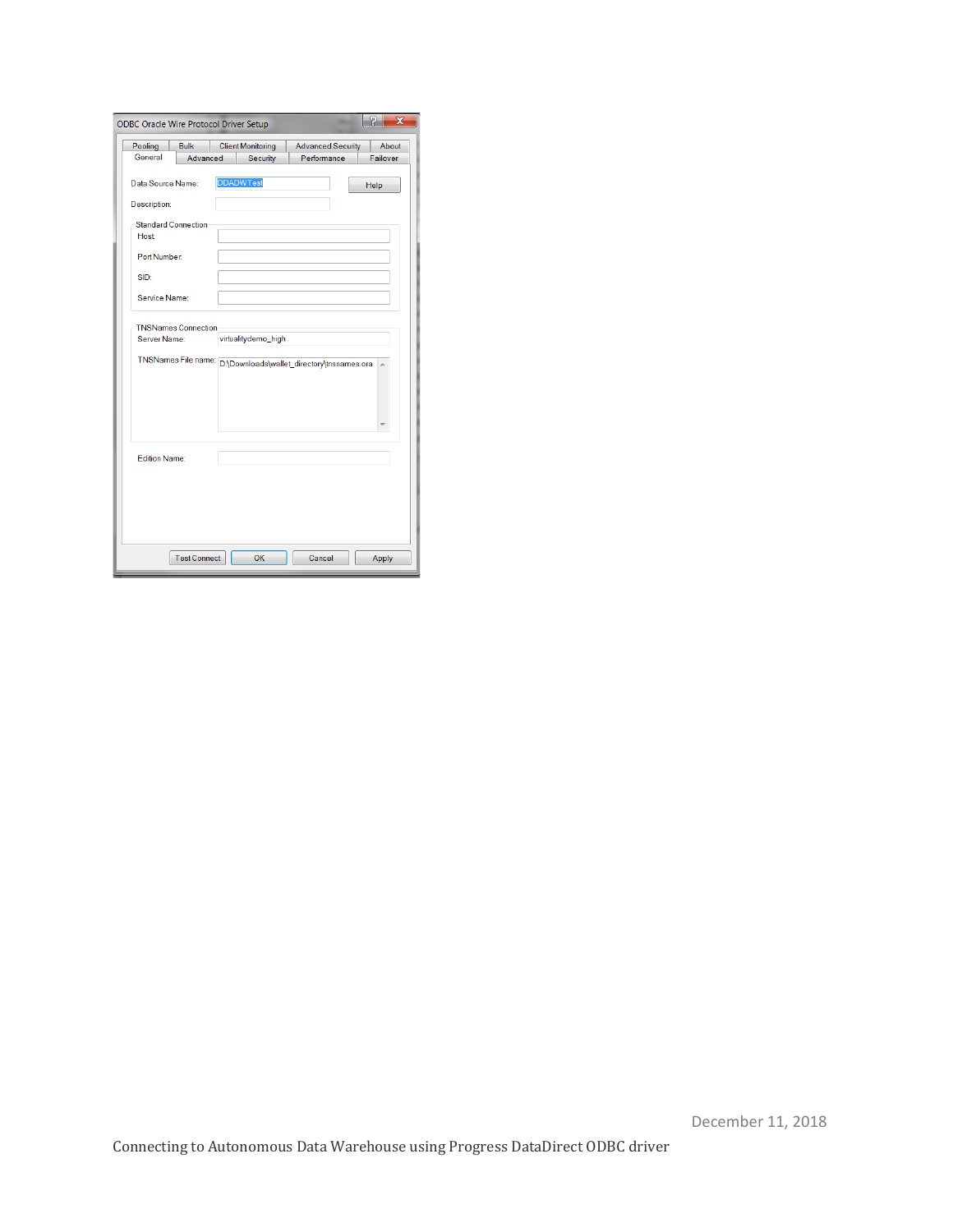Next click on the Security tab and choose Encryption Method to be 1-SSL in the Encryption section. Also supply the path and name of the wallet to be used. Data Direct prefers the ewallet.p12 wallet file. The path should be <*wallet\_directory*>\ewallet.p12. Supply this information for both the Trust Store as well as the Key Store sections. The password to be supplied here is *the KeyStore/TrustStore password*. You may optionally supply the Database username in the Authentication section.

| <b>ODBC Oracle Wire Protocol Driver Setup</b>                                                                                    | $\overline{\mathbf{x}}$ |
|----------------------------------------------------------------------------------------------------------------------------------|-------------------------|
| Pooling<br><b>Bulk</b><br><b>Client Monitoring</b><br><b>Advanced Security</b><br>Security<br>Advanced<br>Performance<br>General | About<br>Failover       |
| Help<br>Authentication<br>User Name:<br>Authentication Method:<br>1 - Encrypt Password                                           |                         |
| native<br><b>GSS Client Library:</b>                                                                                             |                         |
| Encryption<br>$1 - SSL$<br><b>Encryption Method:</b>                                                                             |                         |
| <b>Crypto Protocol Version</b><br>$\sqrt{7}$ TLSv1.2<br>$\overline{V}$ TLSv1.1<br>V TLSv1<br>SSLv3<br>SSLv2                      |                         |
| Validate Server Certificate<br>D:\Downloads\wallet_directory\ewal<br>Trust Store:                                                |                         |
| <b>Trust Store Password:</b>                                                                                                     |                         |
| vnloads\wallet_directory\ewallet.p12<br>Key Store:                                                                               |                         |
| Key Store Password:<br><br>Key Password:                                                                                         |                         |
| Host Name In Certificate:                                                                                                        |                         |
| OK<br><b>Test Connect</b><br>Cancel                                                                                              | Apply                   |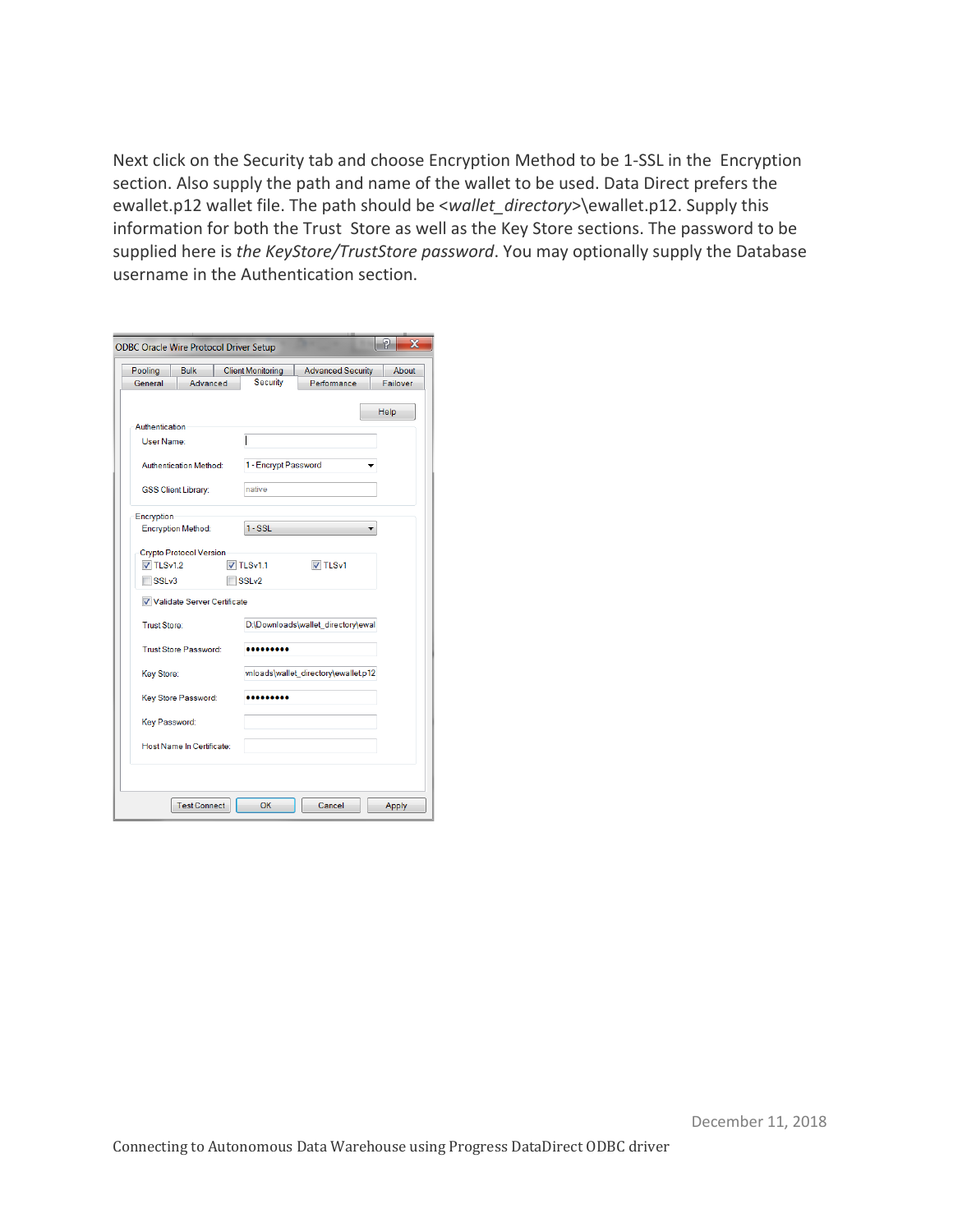Test your connection by pressing the Test Connect button. Supply the database username and password to test the connection

| Logon to Oracle Wire Protocol |                         | $\mathbf x$ |  |  |  |
|-------------------------------|-------------------------|-------------|--|--|--|
| <b>Standard Connection</b>    |                         | OK          |  |  |  |
| <b>Host</b>                   |                         |             |  |  |  |
| Port Number:                  |                         | Cancel      |  |  |  |
| SID:                          |                         | Help        |  |  |  |
| Service Name:                 |                         |             |  |  |  |
| <b>TNSNames Connection</b>    |                         |             |  |  |  |
| Server Name:                  | virtualitydemo_high     |             |  |  |  |
| User Name:                    | admin                   |             |  |  |  |
| Password:                     |                         |             |  |  |  |
| <b>Test Connect</b>           | $\overline{\mathbf{x}}$ |             |  |  |  |
| Connection established!       |                         |             |  |  |  |
|                               | OK                      |             |  |  |  |

You are now ready to use this system DSN for your application!